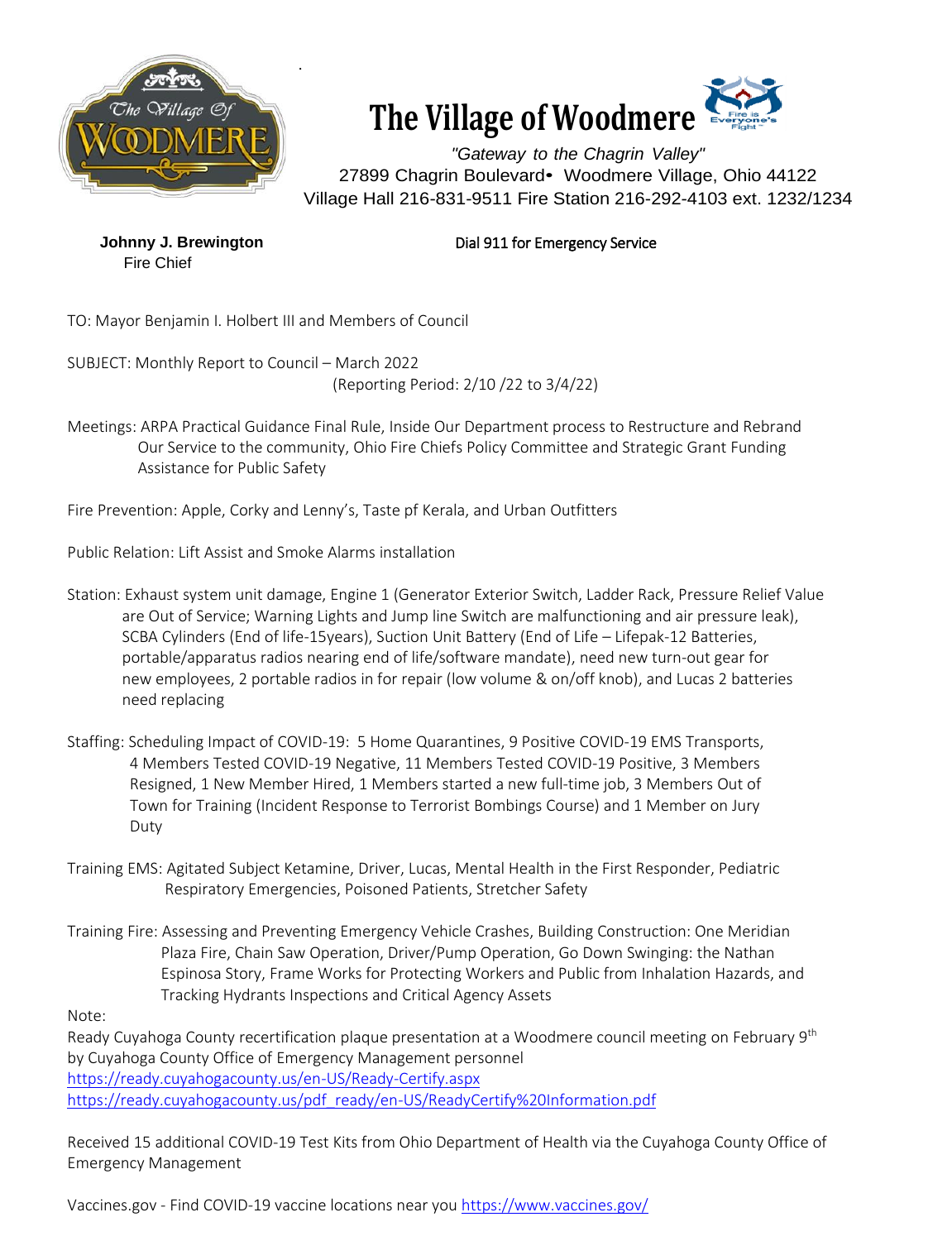March 7, 2022 (my first day of jury duty)

First Energy The Illuminating Company Bill Assistance web page at [www.firstenergycorp.com/billassist](http://www.firstenergycorp.com/billassist)

Supporting Women in Fire and EMS: The USFA Commitment (fema.gov) <https://www.usfa.fema.gov/blog/ci-030321.html>

Safety Tips:

Fire Safety And Preparedness.pdf (ohio.gov) [https://www.weathersafety.ohio.gov/Documents/pdfs/Fire\\_Safety\\_And\\_Preparedness.pdf](https://www.weathersafety.ohio.gov/Documents/pdfs/Fire_Safety_And_Preparedness.pdf)

#### Home fire deaths



53 home fire deaths were reported by the U.S. news media for Feb. 20-26.

| Home fire death incidents:     | 461  |
|--------------------------------|------|
| States with incidents:         | 74 I |
| Home fire deaths since Jan. 1: | 542  |

[Home fire fatalities in the news \(fema.gov\)](https://apps.usfa.fema.gov/civilian-fatalities/incident/reportList?id=Ohio) <https://apps.usfa.fema.gov/civilian-fatalities/incident/reportList?id=Ohio>

[Home fire fatalities in the news \(fema.gov\)](https://apps.usfa.fema.gov/civilian-fatalities/) <https://apps.usfa.fema.gov/civilian-fatalities/>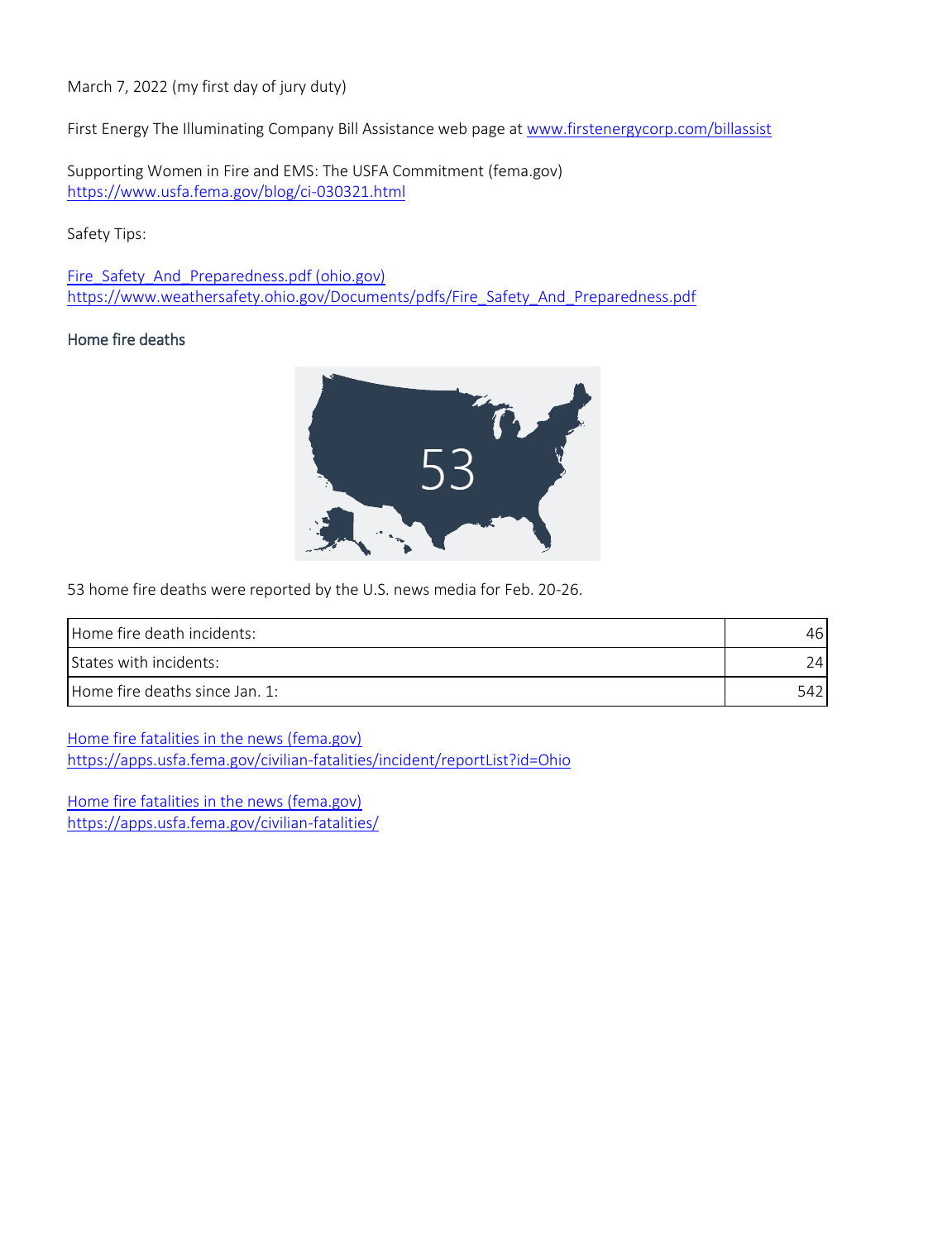

### **Plan for wildfire** evacuation.

Know the school, day care and work evacuation plans for all family members.







# **Plan for wildfire** evacuation.

Plan for extra help for people with disabilities and special needs.









# **Practice wildfire** evacuation.

Participate in regular community drills to identify and address issues before a wildfire.